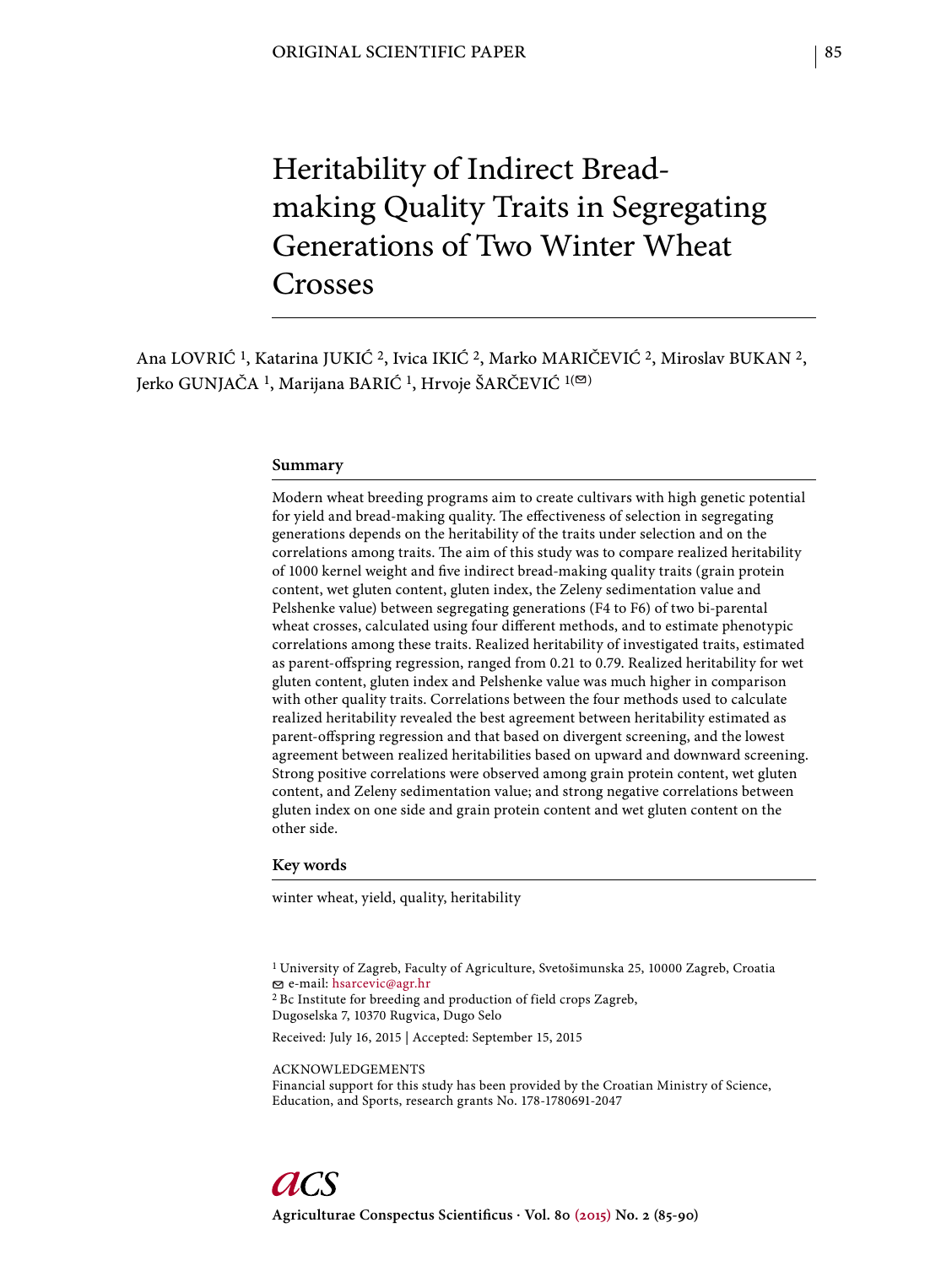## Introduction

Grain yield and grain quality are two major targets in wheat breeding programs, which determine the economic value of a wheat cultivar. However, it has been difficult to improve these two traits simultaneously due to the negative relationship between them (Noaman et al., 1990; Simmonds., 1995; Branlard et al., 2001; Monaghan et al., 2001; Oury and Godin, 2007). Therefore, a possible breeding strategy is to identify genotypes with favorable deviation from this relationship, as proposed by Monaghan et al. (2001), Oury and Grodin (2007) and Fossati et al. (2010). In addition to the correlation of yield and grain quality, correlations between different quality indicators are also important for practical breeding. Breeders use various tests to evaluate wheat grain quality, based on end-use quality objective of the breeding programs (Branlard et al., 1992). Quality parameters, which have often been used in breeding programs, include grain protein content, Zeleny sedimentation value and SDS sedimentation value, gluten content, gluten index, as well as Pelshenke value (Fisher et al., 1989; O' Brien and Ronalds., 1987; Branlard et al., 1992; Gras and O' Brien., 1992; Nishio et al., 2007). Previous studies have reported a positive correlation between protein content and wet gluten content within the range 0.71 to 0.90 (Gröger et al., 1997; Jurković et al., 2000; Mikulikova et al., 2009; Fossati et al., 2010) as well as protein content and Zeleny sedimentation value or SDS sedimentation value, where the values ranged from 0.52 to 0.91 (Zeleny et. al., 1960; Parades-Lopez et al., 1985; Campbell et al., 1987; Fisher et al., 1989; Gröger et al., 1997; Jurković et al. 2000; Singht et al. 2015). However, gluten index as an indicator of the quality of gluten is generally negatively correlated with protein content, gluten content and sedimentation value (Parades-Lopez et al., 1985; Fisher et al., 1989; Jurković et al., 2000; Novoselović et al., 2012). Fisher et al. (1989) reported a positive correlation of Pelshenke value with protein content.

The effectiveness of selection for grain quality in early generations depends on the heritability of quality traits and on any unfavorable correlated response in other important characteristics, in particular grain yield (Fisher et al., 1989). Heritability of grain yield is generally much lower than for grain quality traits (Briggs and Shebeski, 1971; Ortiz et al., 2001).

In the experiments including inbred populations (lines and varieties), heritability for protein content ranged from 0.41 to 0.97 and for Zeleny sedimentation value from 0.50 to 0.98 (Bhatt and Derrera., 1975; O' Brien and Ronalds., 1987; Branlard et al. 1992; Denčić et al., 2001; Mladenov et al., 2001; Šarčević et al., 2014), but estimates of realized heritability in the selection experiments were generally lower ranging from 0.05 to 0.46 for protein content, and from 0.44 to 0.89 for SDS sedimentation value (Fisher et al., 1989; May et al., 1989; Nishio et al., 2005). Previous reports have focused on realized heritability of grain protein content, SDS sedimentation value as well as Pelshenke value, whereas realized heritabilities of Zeleny sedimentation value, wet gluten content and gluten index are poorly documented. In addition to that, despite of several available methods for calculating realized heritability, most studies were based just on single method so there is lack of information on agreement between different methods.

The aim of this study was to compare realized heritability of 1000 kernel weight and five indirect bread-making quality traits between segregating generations of two bi-parental wheat crosses, calculated using four different methods, and to estimate phenotypic correlations among these traits.

## **Materials and methods**

The F4, F5 and F6 segregating generations of two bi-parental wheat crosses, Golubica  $\times$  Emesse (G $\times$ E) and Verbunkos  $\times$ Soissons ( $V\times S$ ), were grown at the experimental field of the Bc Institute Zagreb at location Botinec during seasons 2010/11, 2011/12 and 2012/13, respectively. The F4 lines were derived from individual F3 plants, whereas F5 and F6 lines were produced as seed bulks within lines from F4 and F5 generations, respectively. Fifty lines per cross were grown in non-replicated  $0.7 \text{ m}^2$ -plots for each of the three segregating generations. Agricultural practice was as commonly used in breeding experiments, except that fungicide treatment to control leaf and spike diseases were applied at the beginning of stem elongation and at flowering stage.

At maturity, all plots were harvested and grain yield and 1000 kernel weight (expressed on a 13% moisture basis) were determined. Bread-making quality of harvested grain was scored using grain protein content, wet gluten content, gluten index, Zeleny sedimentation value and Pelshenke value. The nitrogen percentage of dry grain was determined by the Kjeldahl method ICC No. 105/1 and grain protein content (GPC) was calculated by multiplying N percentage with conversion factor 5.83 (FAO 2003). Other indirect parameters as wet gluten content (WGC) and gluten index (GI) were determined according to ICC No. 155 on a Glutomatic 2200 (Perten Instruments AB, Sweden) and Zeleny sedimentation value (ZSV) according to ICC No 116. Pelshenke test was conducted according to AACC method 56-60 (1976).

Descriptive statistics (means, ranges and coefficients of variation) for all traits and Pearson's correlation coefficients among traits were calculated for all segregating generations using SAS software (SAS Institute Inc. 2003) by using UNIVARIATE and PROC CORR procedure, respectively. Realized heritability of investigated traits between successive generations was calculated according to Fehr et al. (1987) as the parent-offspring regression  $(\mathbf{h}^2_{\,b})$  and as the ratio of the observed selection response R to the observed selection differential S. The R and S values were calculated for the offspring and the parental generations, respectively, by assuming selection intensity of 20% in parental generation for both higher rank (upward screening) and lower rank (downward screening) of each trait. To estimate heritability of upward and downward screening, the R and S were calculated as the difference between high group mean and the whole population mean  $(\rm h^2_{\rm high-average})$  and the difference between low group mean and the whole population mean ( $h^2$ <sub>average-low</sub>), respectively. To estimate heritability of divergent screening R and S were calculated as the difference between high and low group means ( $h^2$ <sub>high-low</sub>).

All heritability estimates were calculated based on standardized trait values (actual values divided by the corresponding standard deviations) to reduce the effects of environmental interactions for successive segregating generations that were grown in different years (Frey and Horner, 1957).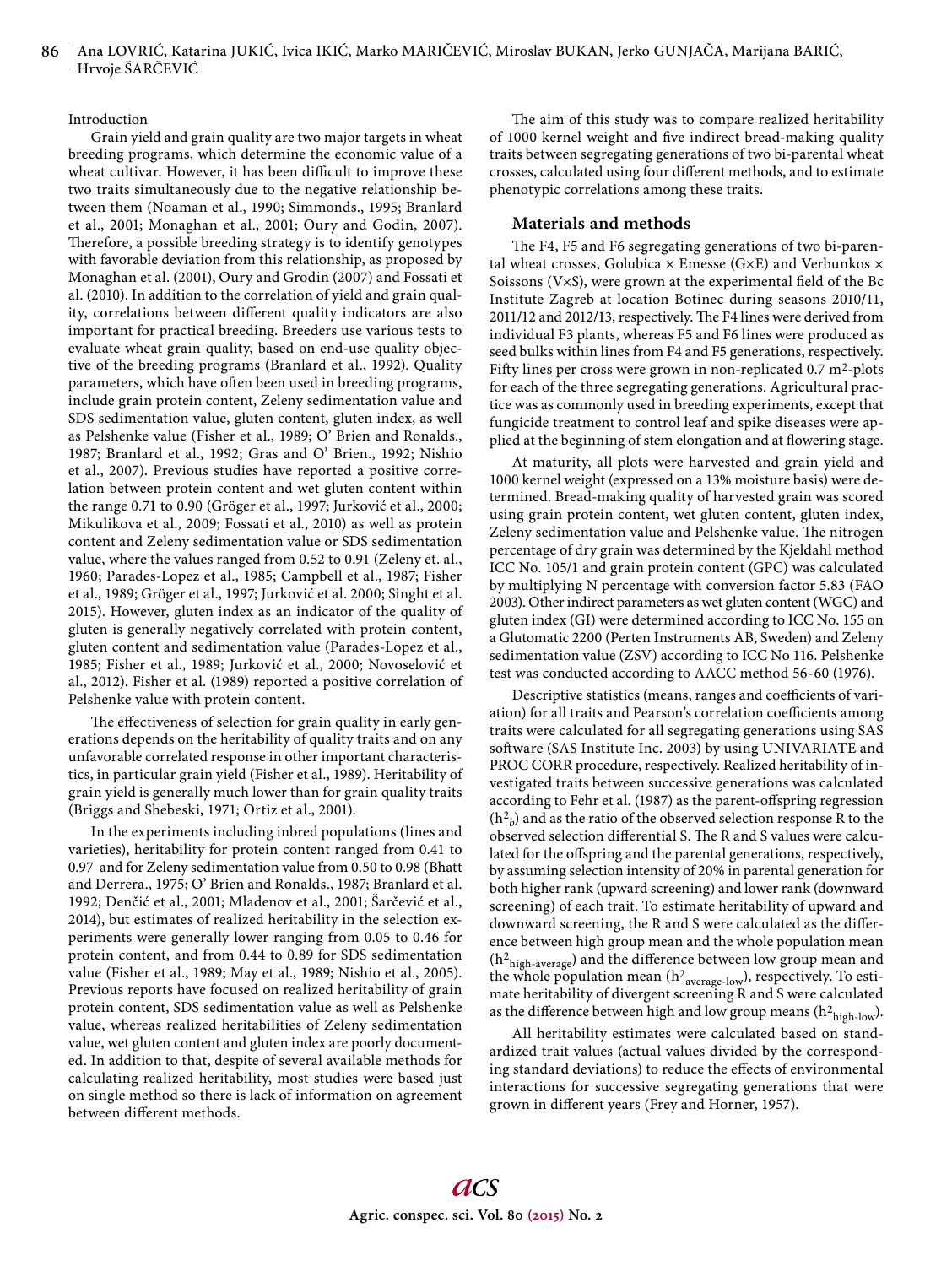## **Results and discussion**

## **Descriptive statistics**

Means, ranges and coefficients of variation (CV) for seven traits in three segregating generations of two wheat crosses Golubica  $\times$  Emesse (G  $\times$  E) and Verbunkos  $\times$  Soissons (V  $\times$  S) were shown in the Table 1. For both crosses, means for 1000 kernel weight were similar across all three segregating generations. On the other hand, means of all indirect quality traits except gluten index were considerably lower in F4 as compared to F5 and F6 generations. Analysis of variance (ANOVA) revealed significant differences between crosses for all traits except for grain protein content in F6, gluten index in F4, and Pelshenke value in F4 and F5 generations. The highest coefficients of variation in segregating generations of both crosses were observed for Pelshenke value (27.1% to 36.4%) and the lowest for grain protein content (3.4% to 7.6%).

#### **Realized heritability**

The  $\rm h^2_{\ b}$  for 1000 kernel weight across generations and crosses ranged from 0.53 to 0.69 (Table 2). This is in agreement with results of Oliveira et al. (2012) whose heritability estimates for 1000 kernel weight between F3 and F4 generations of eight crosses ranged from 0.20 to 0.84 with an average of 0.59. Nishio et al. (2005) also reported high heritability estimates for 1000 kernel weight between F3 and F4 generations of two wheat crosses (0.60 to 0.81) by assuming selection intensity of 10% in both directions (upward and downward screening). Similarly, Briggs and Sibeski (1971) found relatively high estimates of realized heritability for 1000 kernel weight between F3 and F5 generations in

two populations (0.64 and 0.69), while in one population the heritability estimate was not significant. In the present study the  $h^2$ <sub>b</sub> was moderate to high for wet gluten content (0.43 to 0.69), gluten index (0.55 to 0.76) and Pelshenke value (0.49 to 0.73), moderate for Zeleny sedimentation value (0.32 to 0.49) and low for protein content (0.21 to 0.40). Previous studies also reported lower realized heritability for protein content than for other quality traits depending upon the progeny studied and the method used in calculating the heritability. For protein content it ranged from 0.05 to 0.49, for SDS sedimentation value from 0.44 to 0.89, and for Peleshenke value from 0.50 to 0.77 (O' Brien and Ronalds., 1987; Fisher et al., 1989; May et al., 1989; Nishio et al., 2007).

Realized heritability estimated from divergent screening  $(h^2_{\text{high-low}})$  had in most cases similar values as  $h^2_{\text{b}}$  (Table 2). The values of other two estimators of realized heritability  $(h^2_{\text{high}})$ average and h<sup>2</sup><sub>average-low</sub>) were generally much lower or much higher in comparison to  $h<sup>2</sup><sub>b</sub>$  and  $h<sup>2</sup><sub>high-low</sub>$ . The best agreement between values of  $h<sup>2</sup>_{\text{b}}$  and  $h<sup>2</sup>_{\text{high-low}}$  is confirmed by the highest correlation between them, which over crosses and generations ranged from 0.87 to 0.98 (Table 3). The lowest correlations were determined between  $h^2$ <sub>high-average</sub> and  $h^2$ <sub>average-low</sub> (-0.03 to 0.75) Nishio et al. (2005) compared two estimators of realized heritability, one based on downward screening and the other based on upward screening, for 1000 kernel weight, protein content and SDS sedimentation value from F3 to F4 generation of two wheat crosses. In their study, SDS sedimentation value showed higher heritability in downward screening, whereas protein content showed higher heritability in upward screening. On the other hand, heritability of 1000 kernel weight was higher in

Table 1. Means for 1000 kernel weight and indirect quality traits for the crosses Golubica × Emesse (G×E) and Verbunkos × Soissons (V×S)

|                |                           | $G\times E$ |       |                                 | <b>V×S</b> |       |              |  |  |  |  |
|----------------|---------------------------|-------------|-------|---------------------------------|------------|-------|--------------|--|--|--|--|
|                | Range                     | Mean        | CV(%) | Range                           | Mean       | CV(%) | <b>ANOVA</b> |  |  |  |  |
|                |                           |             |       | 1000 kernel weight $(g)$        |            |       |              |  |  |  |  |
| F4             | 41.3-63.7                 | 48.2        | 8.1   | 35.0-52.0                       | 44.8       | 7.1   | $**$         |  |  |  |  |
| F <sub>5</sub> | 44.0-60.0                 | 50.5        | 6.9   | $36.0 - 50.0$                   | 44.1       | 7.5   | $**$         |  |  |  |  |
| F <sub>6</sub> | 42.6-54.0                 | 48.7        | 5.5   | 35.4-52.0                       | 43.5       | 8.9   | $**$         |  |  |  |  |
|                | Grain protein content (%) |             |       |                                 |            |       |              |  |  |  |  |
| F4             | $9.2 - 13.8$              | 11.1        | 7.6   | $9.0 - 11.8$                    | 10.1       | 6.0   | $**$         |  |  |  |  |
| F <sub>5</sub> | 12.4-14.3                 | 13.3        | 3.4   | 11.8-13.7                       | 12.9       | 3.4   | $**$         |  |  |  |  |
| F <sub>6</sub> | 11.9-16.0                 | 14.4        | 7.4   | $12.2 - 16.0$                   | 14.1       | 4.6   | ns           |  |  |  |  |
|                | Wet gluten content (%)    |             |       |                                 |            |       |              |  |  |  |  |
| F4             | 21.2-44.3                 | 27.5        | 15.1  | 19.2-31.6                       | 24.1       | 14.3  | $**$         |  |  |  |  |
| F <sub>5</sub> | 30.7-47.7                 | 38.8        | 10.2  | 25.6-42.6                       | 33.0       | 12.7  | $**$         |  |  |  |  |
| F <sub>6</sub> | 24.2-47.0                 | 34.9        | 12.9  | 23.9-38.0                       | 31.9       | 9.7   | $**$         |  |  |  |  |
|                |                           |             |       | Gluten index (%)                |            |       |              |  |  |  |  |
| F <sub>4</sub> | 50.0-99.0                 | 89.6        | 12.5  | 28.9-99.5                       | 84.4       | 21.0  | ns           |  |  |  |  |
| F <sub>5</sub> | 32.0-96.0                 | 66.8        | 26.1  | 44.9-98.3                       | 80.4       | 20.8  | $**$         |  |  |  |  |
| F <sub>6</sub> | 28.8-97.0                 | 69.1        | 24.7  | 13.8-98.0                       | 73.6       | 28.3  | $**$         |  |  |  |  |
|                |                           |             |       | Zeleny sedimentation value (ml) |            |       |              |  |  |  |  |
| F <sub>4</sub> | 26.5-59.5                 | 42.1        | 21.9  | 19.0-44.0                       | 30.1       | 19    | $**$         |  |  |  |  |
| F <sub>5</sub> | 43.5-67.5                 | 57.6        | 9.6   | $33.0 - 60.0$                   | 45.4       | 15.1  | $**$         |  |  |  |  |
| F <sub>6</sub> | 33.5-69.0                 | 57.8        | 17.3  | 34.0-65.0                       | 46.6       | 17.7  | $**$         |  |  |  |  |
|                |                           |             |       | Pelshenke value (min)           |            |       |              |  |  |  |  |
| F <sub>4</sub> | 27.0-96.5                 | 61.7        | 28.8  | 25.5-104.0                      | 55.0       | 33.5  | ns           |  |  |  |  |
| F <sub>5</sub> | 30.0-140.5                | 78.8        | 36.4  | 32.0-122.0                      | 69.8       | 31.2  | ns           |  |  |  |  |
| F <sub>6</sub> | 55.5-197.0                | 126.6       | 29.9  | 66.5-176.0                      | 116.5      | 27.1  | $\ast$       |  |  |  |  |

Range ( minimum-maximum), CV (%) - coefficient of variation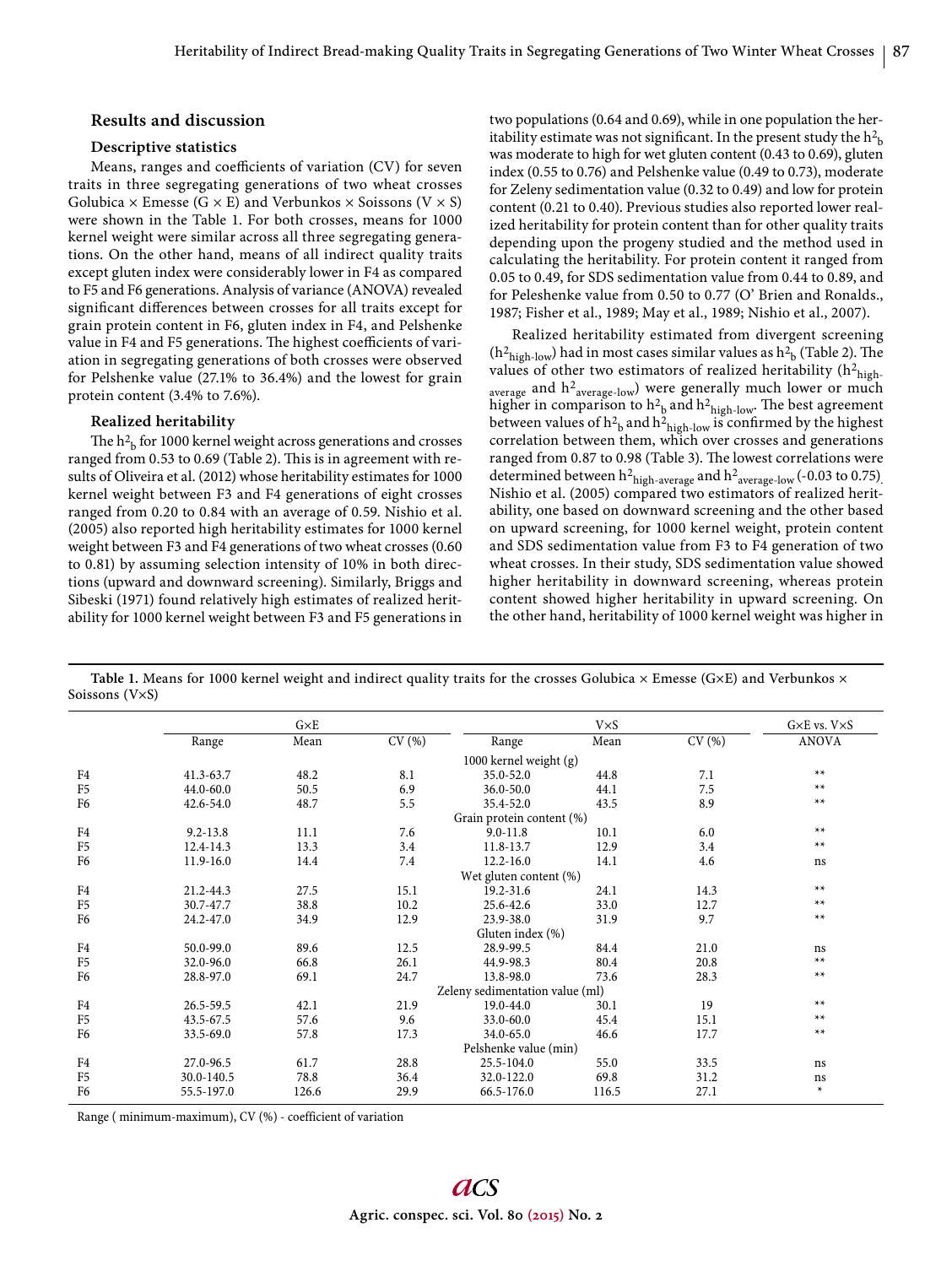| Heritability                           | $G\times E$    |                                 | $V\times S$  |                |  |  |  |  |  |  |
|----------------------------------------|----------------|---------------------------------|--------------|----------------|--|--|--|--|--|--|
| estimator                              | F4/F5          | F5/F6                           | F4/F5        | F5/F6          |  |  |  |  |  |  |
| 1000 kernel weight (g)                 |                |                                 |              |                |  |  |  |  |  |  |
| h <sup>2</sup> h                       | $**$<br>0.60   | $**$<br>0.53                    | $**$<br>0.69 | $**$<br>0.64   |  |  |  |  |  |  |
| $h^2_{\rm high\text{-}low}$            | 0.71           | 0.41                            | 0.72         | 0.63           |  |  |  |  |  |  |
| $h^2_{\ \rm high\text{-}average}$      | 0.74           | 0.35                            | 0.54         | 0.50           |  |  |  |  |  |  |
| $\,h^2_{\, \, average\text{-}low}$     | 0.69           | 0.49                            | 0.87         | 0.75           |  |  |  |  |  |  |
| Grain protein content (%)              |                |                                 |              |                |  |  |  |  |  |  |
| h <sup>2</sup> b                       | $**$<br>0.40   | 0.21<br>ns                      | $**$<br>0.35 | $\ast$<br>0.30 |  |  |  |  |  |  |
| $h^2_{\rm high\text{-}low}$            | 0.50           | 0.12                            | 0.39         | 0.37           |  |  |  |  |  |  |
| $h^2_{\phantom{2}high\text{-}average}$ | 0.53           | 0.20                            | 0.47         | 0.38           |  |  |  |  |  |  |
| $h^2_{\,\, \rm average\text{-}low}$    | 0.46           | 0.04                            | 0.30         | 0.35           |  |  |  |  |  |  |
|                                        |                | Wet gluten content (%)          |              |                |  |  |  |  |  |  |
| h <sup>2</sup> b                       | $**$<br>0.54   | $**$<br>0.43                    | $**$<br>0.69 | $**$<br>0.62   |  |  |  |  |  |  |
| $h^2$ high-low                         | 0.55           | 0.41                            | 0.65         | 0.57           |  |  |  |  |  |  |
| $h^2_{\ \rm high\text{-}average}$      | 0.54           | 0.44                            | 0.64         | 0.51           |  |  |  |  |  |  |
| $\,h^2_{\, \, average\text{-}low}$     | 0.56           | 0.37                            | 0.66         | 0.64           |  |  |  |  |  |  |
|                                        |                | Gluten index (%)                |              |                |  |  |  |  |  |  |
| $\mathbf{h}^2\mathbf{b}$               | $**$<br>0.60   | $**$<br>0.55                    | $**$<br>0.76 | $**$<br>0.59   |  |  |  |  |  |  |
| $h^2_{\rm high\text{-}low}$            | 0.80           | 0.50                            | 0.73         | 0.65           |  |  |  |  |  |  |
| $h^2_{\rm high\text{-}average}$        | 1.35           | 0.39                            | 0.98         | 0.71           |  |  |  |  |  |  |
| $h^2_{\,\, \rm average\text{-}low}$    | 0.56           | 0.61                            | 0.60         | 0.61           |  |  |  |  |  |  |
|                                        |                | Zeleny sedimentation value (ml) |              |                |  |  |  |  |  |  |
| h <sup>2</sup> b                       | 0.32<br>$\ast$ | $**$<br>0.49                    | $**$<br>0.37 | $**$<br>0.48   |  |  |  |  |  |  |
| $h^2$ high-low                         | 0.31           | 0.41                            | 0.38         | 0.46           |  |  |  |  |  |  |
| $h^2_{\rm high\text{-}average}$        | 0.05           | 0.53                            | 0.28         | 0.41           |  |  |  |  |  |  |
| $h^2_{\,\, \rm average\text{-}low}$    | 0.63           | 0.29                            | 0.50         | 0.50           |  |  |  |  |  |  |
| Pelshenke value (min)                  |                |                                 |              |                |  |  |  |  |  |  |
| h <sup>2</sup> b                       | 0.69<br>$**$   | $**$<br>0.79                    | $**$<br>0.43 | $**$<br>0.53   |  |  |  |  |  |  |
| $h^2$ high-low                         | 0.78           | 0.80                            | 0.33         | 0.45           |  |  |  |  |  |  |
| $h^2_{\rm high\text{-}average}$        | 0.76           | 0.67                            | 0.53         | 0.52           |  |  |  |  |  |  |
| $\,h^2_{\, \, average\text{-}low}$     | 0.79           | 0.94                            | 0.09         | 0.36           |  |  |  |  |  |  |

**Table 2.** Realized heritability between segregating generations F4/F5 and F5/F6 for six traits in the crosses Golubica × Emesse (G $\times$ E) and Verbunkos  $\times$  Soissons (V $\times$ S)

\* and \*\* significant at P<0.05 and P<0.01, respectively; ns-not significant

Table 3. Correlations among different estimators of realized heritability calculated between segregating generations F4/F5 and F5/F6 of the crosses Golubica  $\times$  Emesse (G $\times$ E) and Verbunkos  $\times$  Soissons (V $\times$ S)

| Heritability                           |                | F4/F5                                                       |                                | F5/F6           |                                  |                               |  |  |  |  |
|----------------------------------------|----------------|-------------------------------------------------------------|--------------------------------|-----------------|----------------------------------|-------------------------------|--|--|--|--|
| estimator                              | $h^2$ high-low | $h^2$ average-low<br>$\rm h^2$ high-average<br>$G \times E$ |                                |                 | $h^2$ high-average               | $h^2$ <sub>average-low</sub>  |  |  |  |  |
| h <sup>2</sup> b<br>$h^2$ high-low     | $**$<br>0.94   | 0.72<br>0.89<br>$\ast$                                      | 0.56<br>0.36                   | $**$<br>0.98    | 0.86<br>$\ast$<br>0.89<br>$\ast$ | $***$<br>0.96<br>0.97<br>$**$ |  |  |  |  |
| $h^2$ high-average<br>h <sup>2</sup> b | $**$<br>0.96   | 0.79                                                        | $-0.03$<br>$V\times S$<br>0.73 | 0.87<br>$\star$ | 0.63                             | 0.75<br>0.81<br>$\ast$        |  |  |  |  |
| $h^2$ high-low<br>$h^2$ high-average   |                | 0.70                                                        | 0.86<br>$\star$<br>0.25        |                 | 0.77                             | 0.91<br>$\ast$<br>0.42        |  |  |  |  |

\* and \*\* significant at P<0.05 and P<0.01, respectively

downward screening for one population and upward screening for the other population. In the present study protein content showed higher heritability estimates for upward  $(h^2_{\text{high-average}})$ than for downward screening (h $^2$ <sub>average-low</sub>), which is in agreement with results of Nishio et al. (2005). For other traits in our study heritability estimates based on upward and downward screening varied between two crosses but also between generations within the cross G×E (Table 2).

## **Correlations among traits**

In the present study 1000 kernel weight was in a positive correlation with several quality traits, but results were inconsistent across generations and crosses (Table 4). In the F4 and F5 generations for the cross V×S 1000 kernel weight was in positive correlation with protein content (0.46 and 0.60). Nishio et al. (2005) also reported positive correlations between 1000 kernel weight and protein content in F3 and F4 generations of two wheat crosses, but with considerably lower values (0.202 to 0.244). In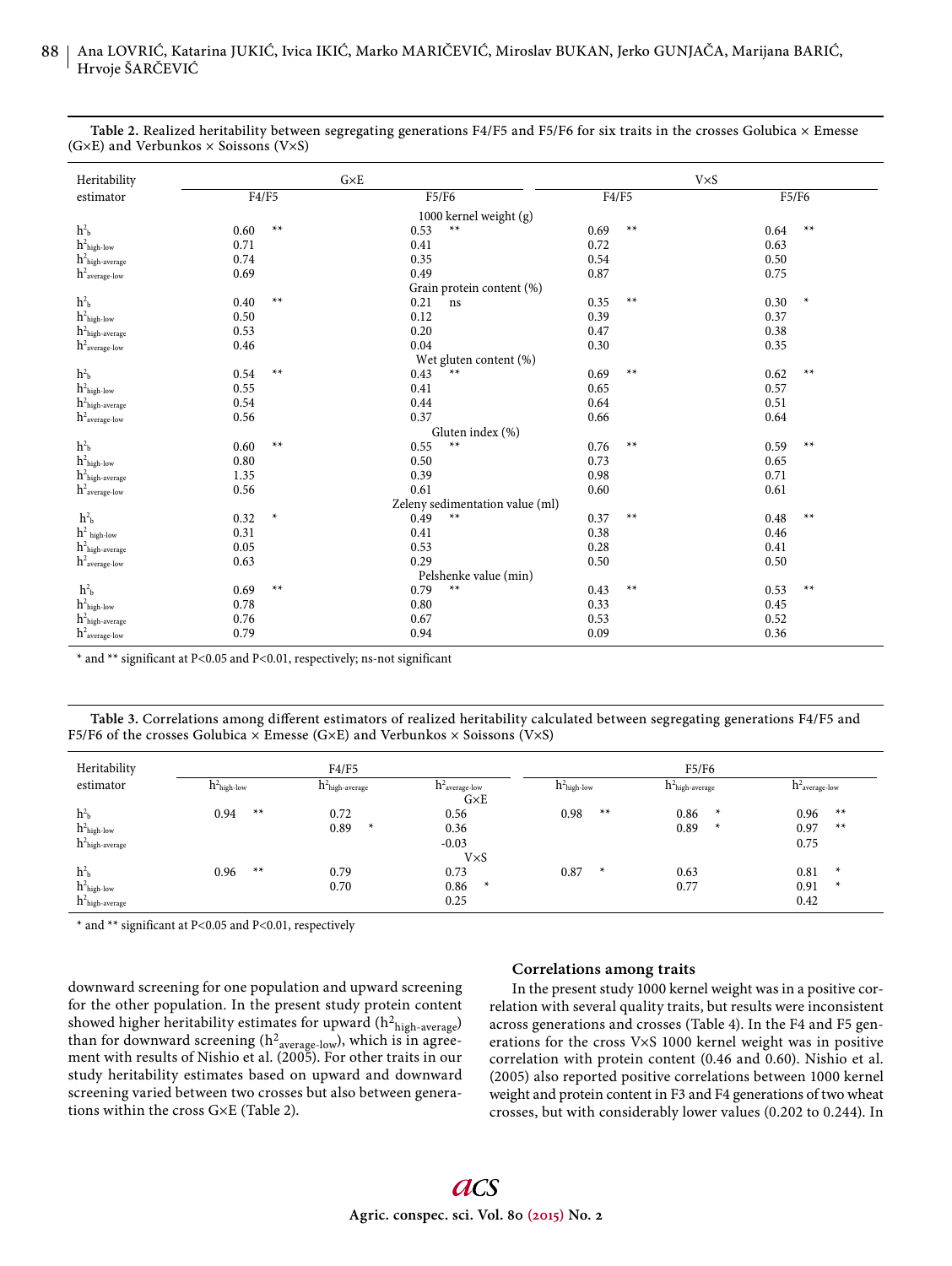| Trait    |              |         | GPC (%) |         | WGC (%)       | GI(%)   |        |         | ZSV (ml)     | PV (min) |        |  |
|----------|--------------|---------|---------|---------|---------------|---------|--------|---------|--------------|----------|--------|--|
|          |              |         |         |         | F4 generation |         |        |         |              |          |        |  |
| TKW (g)  | $G \times E$ | $-0.22$ |         | $-0.23$ |               | 0.21    |        | $-0.20$ |              | $-0.09$  |        |  |
|          | <b>V×S</b>   | 0.46    | $**$    | 0.36    | $**$          | $-0.24$ |        | 0.35    | $**$         | 0.32     | $\ast$ |  |
| GPC (%)  | $G\times E$  |         |         | 0.80    | $**$          | $-0.62$ | $**$   | 0.73    | $\star\star$ | 0.05     |        |  |
|          | $V\times S$  |         |         | 0.68    | $**$          | $-0.36$ | $**$   | 0.61    | $\star\star$ | 0.26     |        |  |
| WGC (%)  | $G \times E$ |         |         |         |               | $-0.86$ | $**$   | 0.70    | $**$         | $-0.19$  |        |  |
|          | <b>V×S</b>   |         |         |         |               | $-0.68$ | $**$   | 0.62    | $**$         | 0.04     |        |  |
| GI(%)    | $G \times E$ |         |         |         |               |         |        | $-0.47$ | $**$         | 0.47     | $**$   |  |
|          | <b>V×S</b>   |         |         |         |               |         |        | $-0.14$ |              | 0.17     |        |  |
| ZSV (ml) | $G \times E$ |         |         |         |               |         |        |         |              | 0.06     |        |  |
|          | <b>V×S</b>   |         |         |         |               |         |        |         |              | 0.36     | $**$   |  |
|          |              |         |         |         | F5 generation |         |        |         |              |          |        |  |
| TKW (g)  | $G \times E$ | $-0.20$ |         | $-0.23$ |               | 0.22    |        | $-0.17$ |              | $-0.07$  |        |  |
|          | <b>V×S</b>   | 0.60    | $**$    | 0.50    | $***$         | $-0.39$ | $**$   | 0.11    |              | 0.02     |        |  |
| GPC (%)  | $G\times E$  |         |         | 0.83    | $**$          | $-0.61$ | $***$  | 0.20    |              | $-0.15$  |        |  |
|          | <b>V×S</b>   |         |         | 0.76    | $**$          | $-0.57$ | $**$   | 0.07    |              | $-0.19$  |        |  |
| WGC (%)  | $G \times E$ |         |         |         |               | $-0.76$ | $**$   | 0.15    |              | $-0.37$  | $**$   |  |
|          | <b>V×S</b>   |         |         |         |               | $-0.80$ | $**$   | 0.10    |              | $-0.39$  | $**$   |  |
| GI(%)    | $G \times E$ |         |         |         |               |         |        | 0.13    |              | 0.58     | $**$   |  |
|          | <b>V×S</b>   |         |         |         |               |         |        | 0.15    |              | 0.52     | $**$   |  |
| ZSV (ml) | $G \times E$ |         |         |         |               |         |        |         |              | 0.23     |        |  |
|          | <b>V×S</b>   |         |         |         |               |         |        |         |              | 0.19     |        |  |
|          |              |         |         |         | F6 generation |         |        |         |              |          |        |  |
| TKW (g)  | $G\times E$  | $-0.20$ |         | $-0.30$ | $**$          | 0.13    |        | $-0.15$ |              | $0.01\,$ |        |  |
|          | <b>V×S</b>   | 0.13    |         | 0.14    |               | $-0.10$ |        | 0.14    |              | 0.32     | $\ast$ |  |
| GPC (%)  | $G\times E$  |         |         | 0.80    | $***$         | $-0.29$ | $\ast$ | 0.81    | $\star\star$ | 0.49     | $**$   |  |
|          | <b>V×S</b>   |         |         | 0.55    | $**$          | $-0.21$ |        | 0.55    | $\star\star$ | $-0.18$  |        |  |
| WGC (%)  | $G \times E$ |         |         |         |               | $-0.62$ | $**$   | 0.70    | $**$         | 0.07     |        |  |
|          | <b>V×S</b>   |         |         |         |               | $-0.64$ | $**$   | 0.38    | $**$         | $-0.51$  | $**$   |  |
| GI(%)    | $G \times E$ |         |         |         |               |         |        | $-0.16$ |              | 0.37     | $**$   |  |
|          | <b>V×S</b>   |         |         |         |               |         |        | 0.23    |              | 0.47     | $**$   |  |
| ZSV (ml) | $G\times E$  |         |         |         |               |         |        |         |              | 0.48     | $**$   |  |
|          | <b>V×S</b>   |         |         |         |               |         |        |         |              | $-0.01$  |        |  |

Table 4. Correlations among traits in F4, F5 and F6 generations of the crosses Golubica × Emesse (G×E) and Verbunkos × Soissons (V×S)

\* and \*\* significant at P<0.05 and P<0.01, respectively; TKW - 1000 kernel weight; GPC - grain protein content; WGC - wet gluten content; GI - gluten index; ZSV - Zeleny sedimentation value; PV - Pelshenke value

the present study correlation between 1000 kernel weight and wet gluten content was positive in F4 and F5 generations of the cross V×S (0.36 and 0.50) and negative in F6 generations of the cross G×E (-0.30). For the cross V×S 1000 kernel weight was also in a positive correlation with Zeleny sedimentation value in the F4 generation (0.35) and with Pelshenke value in F4 and F6 generations (0.32), while in negative correlations with gluten index in the F5 generation (-0.39).

For both crosses in F4 and F6 generations significant positive correlations among protein content, wet gluten content and sedimentation value were determined, while in the F5 generation a significant positive correlation was determined between protein content and wet gluten content only (Table 4). A considerably higher values of correlation coefficients between these traits were determined for the cross G×E (0.70 to 0.83) than for V $\times$ S (0.38 to 0.74). This is in agreement with previous reports on the correlations of protein content with wet gluten content of 0.71 (Fossati et al., 2010) and 0.85 (Gröger et al., 1997), grain protein content with Zeleny sedimentation value of 0.78 (Gröger et al., 1997), 0.44 (Fossati et al., 2010), 0.52 (Zeleny et al., 1960) and 0.72 (Branlard et al., 1992) as well as between wet gluten content and sedimentation value of 0.71 (Fossati et al., 2010).

In the present study gluten index was in all generations of both crosses in negative correlation with wet gluten content (-0.86 to -0.62) and in moderate positive correlation with Pelshenke value ( $0.37$  to  $0.58$ ). The Pelshenke value was in positive correlations with Zeleny sedimentation value in the F4 generation for the cross V×S (0.36), and in F6 generation for the cross G×E (0.48) as well as with protein content in F6 generation of the cross V×S (0.49). Fisher et al. (1989) also reported moderate positive correlations of 0.31 and 0.42 between protein content and Pelshenke value in F3 and F7 generations of a wheat cross.

## **Conclusion**

Realized heritability of indirect quality traits, estimated as parent-offspring regression  $(h^2_b)$ , ranged from 0.21 to 0.79. Realized heritability averaged over crosses (G×E and V×S) and generations (F4/F5 and F5/F6) was much higher for wet gluten content, gluten index and Pelshenke value than for other quality traits suggesting the suitability of these traits as good selection criteria for improvement of bread-making quality. Correlations among the four methods used to calculate realized heritability revealed the best agreement between  $h^2$ <sub>b</sub> and  $h^2$ <sub>high-low</sub> and the lowest between  $h^2$ <sub>high-average</sub> and  $h^2$ <sub>average-low</sub> heritability